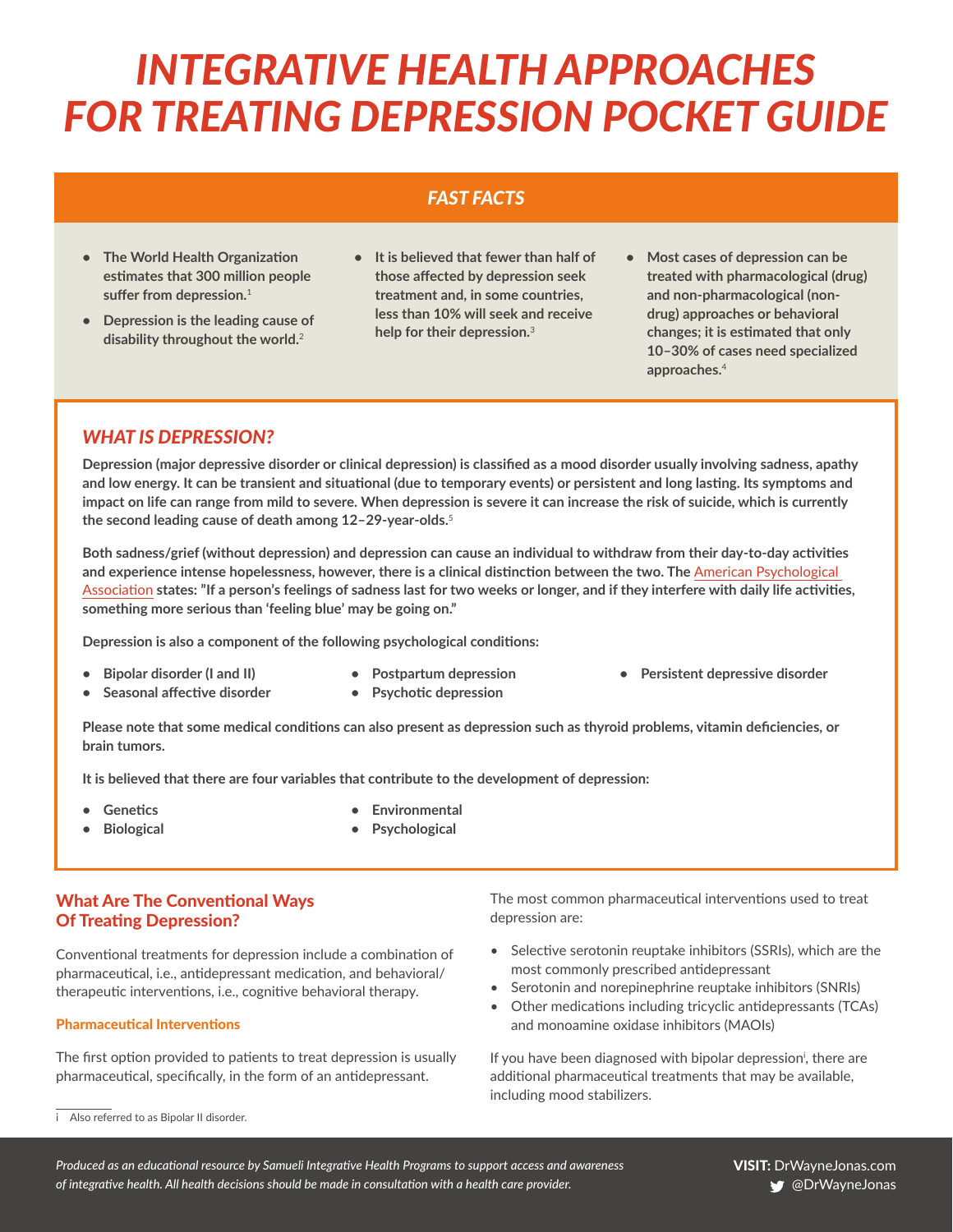#### Safety Concerns

- It is very important to recognize that it usually takes 2–4 weeks for antidepressant medication to work.
- You may initially experience side effects when beginning your medication. Do not stop taking your medication if you begin to experience side effects until you have spoken with your doctor. Depending on how long you have been taking medication, withdrawal symptoms can occur if you stop abruptly.

## Behavioral/Therapeutic Interventions

Although doctors initially prescribe medication to treat depression, psychotherapy is also an option either before, with, or as the next step after drugs. Psychotherapy seeks to help you address some of the issues that are causing your depression. Therapists can help you in the following ways<sup> $6$ </sup>:

- Finding methods to cope with stress and unpleasant experiences
- Examining the relationship between your thoughts, emotions, and behaviors to help you understand their impact on one another
- Providing emotional support to help you work through complicated emotions and reactions
- Helping you understand your triggers and warning signs that you are becoming depressed or are beginning to experience adverse symptoms of your depression

There are a variety of types of psychotherapy used to treat depression. A primary example is cognitive behavioral therapy (CBT). To better understand the process of psychotherapy and to begin looking for a therapist and ways that psychotherapy can help you, please visit: [https://www.nimh.nih.gov/health/topics/](https://www.nimh.nih.gov/health/topics/psychotherapies/index.shtml) [psychotherapies/index.shtml](https://www.nimh.nih.gov/health/topics/psychotherapies/index.shtml)

## Side Effects/Safety Concerns

Psychotherapy is widely considered a safe way of addressing depression when delivered by a well-trained certified therapist. Note that any form of therapy can unearth uncomfortable emotions and may cause you to experience increased levels of psychological discomfort.

#### Brain Stimulation Therapies

When other treatments have not worked or have had little impact on your depression, your psychiatrist may recommend brain stimulation therapies.<sup>7</sup> Brain stimulation therapies involve actively inserting electrical impulses into the brain. These are usually used in more severe cases of depression, but new devices are emerging that are less invasive than past versions and can be used at home. Talk to your doctor.

If you would like to learn more about brain stimulation therapies and their possible side effects, please visit: [https://www.nimh.nih.](https://www.nimh.nih.gov/health/topics/brain-stimulation-therapies/brain-stimulation-therapies.shtml) [gov/health/topics/brain-stimulation-therapies/brain-stimulation](https://www.nimh.nih.gov/health/topics/brain-stimulation-therapies/brain-stimulation-therapies.shtml)[therapies.shtml](https://www.nimh.nih.gov/health/topics/brain-stimulation-therapies/brain-stimulation-therapies.shtml)

# Are There Integrative Health Approaches To Treating Depression?

It is estimated that, when combined, pharmaceutical and behavioral interventions are effective in treating 60–70% of people with depression, and much of this effect is due to simply getting treatment (i.e., the placebo effect). Additionally, pharmaceutical interventions can sometimes produce adverse effects and cannot be taken by certain patients (such as pregnant women). Integrating the use of evidence-based complementary interventions provides additional options for patients seeking non-drug approaches or for whom conventional forms of treatment do not work or are not wanted.

# Light Therapy

In light therapy, you sit in front of a lamp (usually referred to as a light box) that emits light that is similar to natural sunlight. Light therapy is typically used with people who suffer from seasonal affective disorder (sometimes called winter blues or SAD) but may also be useful for clinical depression. Light emitted from the lamp affects chemicals in the brain linked to mood and sleep.

#### Side Effects

There are very few side effects associated with light therapy and most diminish with continued use. Reported side effects include:

- Headaches
- Increased energy, euphoria or mania
- Agitation or irritability
- Nausea
- Eye strain

## Evidence

- A systematic review and meta-analysis (summary of studies) of the use of light therapy for patients with non-seasonal depression found that not only does light therapy have minimal side effects, but patients reported significant improvement in depressive symptoms.<sup>8</sup>
- A study looking at the impact of light therapy on sleep and depression in older adults in long-term care homes found that there was a significant improvement in symptoms of depression among the study's participants.<sup>9</sup>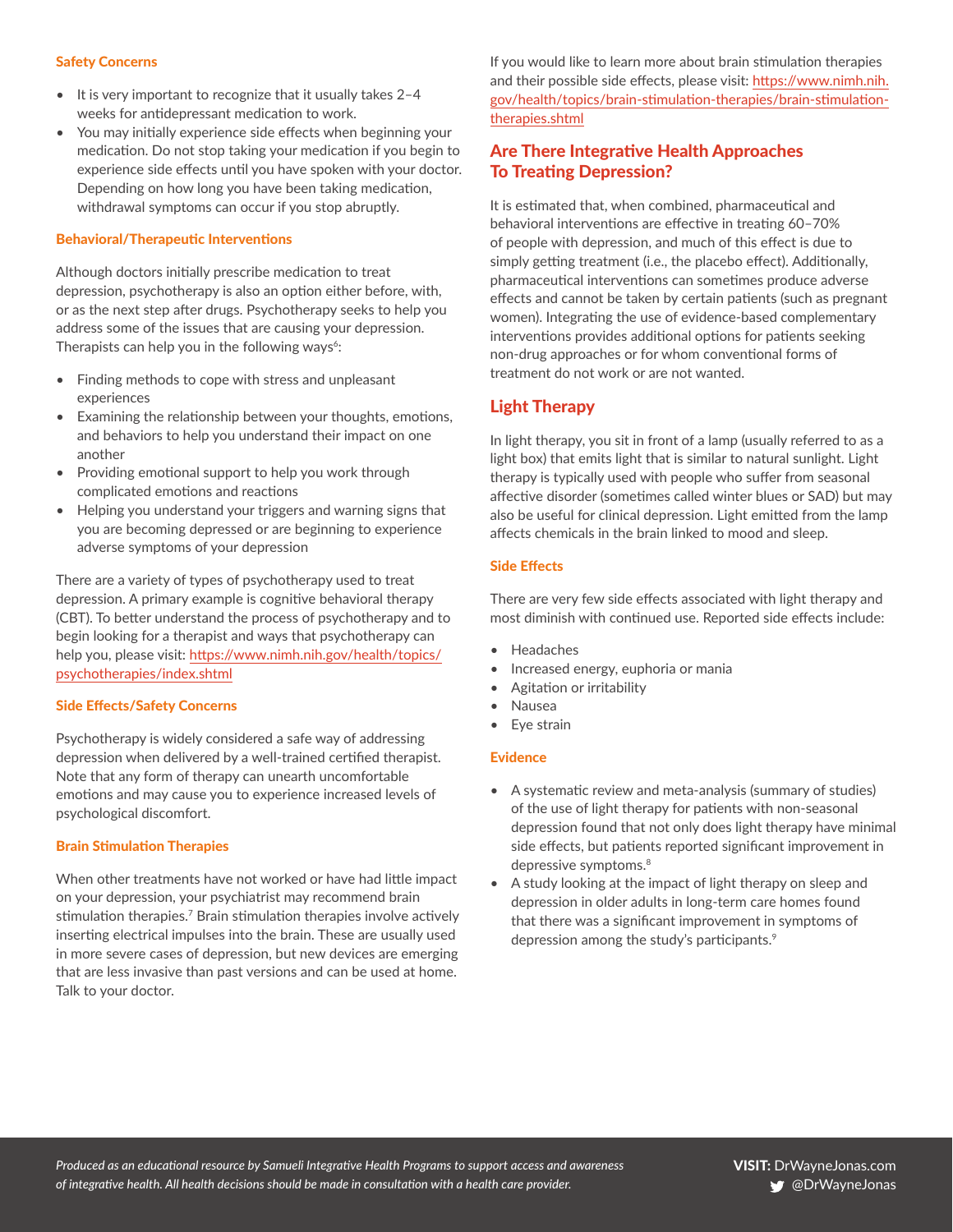# **Exercise**

Exercise has been shown to improve cognition, mood, emotional regulation, and motor function. The act of exercising can also increase social interaction (if done with others) and selfefficacy. The Mayo Clinic (and other organizations) support the use of exercise for symptom management among people with depression.

## Side Effects

If you exercise with approval from your physician and the supervision of a trainer, side effects are minimal. Additionally, many of the adverse side effects may decrease as you become more fit and accustomed to your exercise routine. Some possible side effects include:

- Fatigue
- Pain and soreness
- **Injuries**
- Developing exercise obsession

#### Evidence

- A systematic review of randomized trials of exercise programs found that moderate, supervised aerobic activity three times a week for nine weeks improved depressive symptoms.<sup>10</sup>
- A meta-analysis of randomized control trials with a total of 977 participants found that physical exercise is an effective modality for treating depression and is a useful adjunct to pharmaceutical interventions.<sup>11</sup>

# Yoga

Numerous studies attest to the benefits of yoga, a centuriesold mind-body practice, on a wide range of health-related conditions—particularly stress, mental health (including depression), and pain management.

#### Side Effects

Although very rare, certain types of stroke as well as pain from nerve damage have been reported from people practicing yoga. Muscle injury can also occur if not properly done.

Minor side effects include:

- **Dizziness**
- **Fatigue**
- **Weakness**
- Nausea
- Heat exhaustion

#### Evidence

- A randomized control study including 38 adults with mild to moderate depression found that an eight-week hatha yoga intervention clinically reduced depression symptoms.<sup>12</sup>
- A systematic review of randomized control trials looking at yoga interventions for depression found that yoga improved

depressive symptoms as much as taking an antidepressant drug.<sup>13</sup>

• A twelve-week mindfulness-based yoga intervention for women with depression found that in comparison to those who participated in a walking group, those in the yoga group reported significantly lower levels of rumination (a frequent symptom of depression).<sup>14</sup>

# Mindfulness Meditation

Meditation is a practice that involves consciously exerting control over breathing and attending nonjudgmentally to the present moment. It produces multiple physiological and chemical effects such as decreased heart rate, blood pressure, and cortisol (stress hormone) levels.

## Side Effects

Meditation is widely considered a safe way of addressing physical and mental symptoms; side effects are rare.

- Although rare, there have been reports that engaging in breathwork has worsened symptoms of patients with psychiatric problems, such as anxiety. If you are attending a breathwork class, please make sure to alert your instructor of any condition you may have.
- Excessive, rapid breathing can drop carbon dioxide levels and change the pH of the blood, causing muscle cramps, light-headedness and, on rare occasions, seizures. If you are susceptible to seizures, consult your doctor before engaging in any type of meditation that includes intensive breathwork.

## Evidence

- A meta-analysis of mindfulness-based approaches found they significantly reduce depressive symptoms and concluded that they are a promising approach for treating people suffering from clinical depression.<sup>15</sup>
- A meta-analysis and systematic review looking at mindfulnessbased cognitive therapy for depression found that those who had had three or more episodes of depression saw a significant reduction in recurrence of episodes.<sup>16</sup>

## Acupuncture

Acupuncture is a practice in which a trained specialist called an acupuncturist stimulates specific points on the skin called acupoints, usually with a needle. Stimulating acupoints increases the release of chemicals like endorphins (naturally-produced pain reducers) in the body and brain. These chemicals may directly impact how a person experiences pain.

## Side Effects

- Slight bleeding and bruising at the acupoint site
- **Fainting**
- **Convulsions**
- Pain or soreness at the acupoint site (which may be important for effectiveness)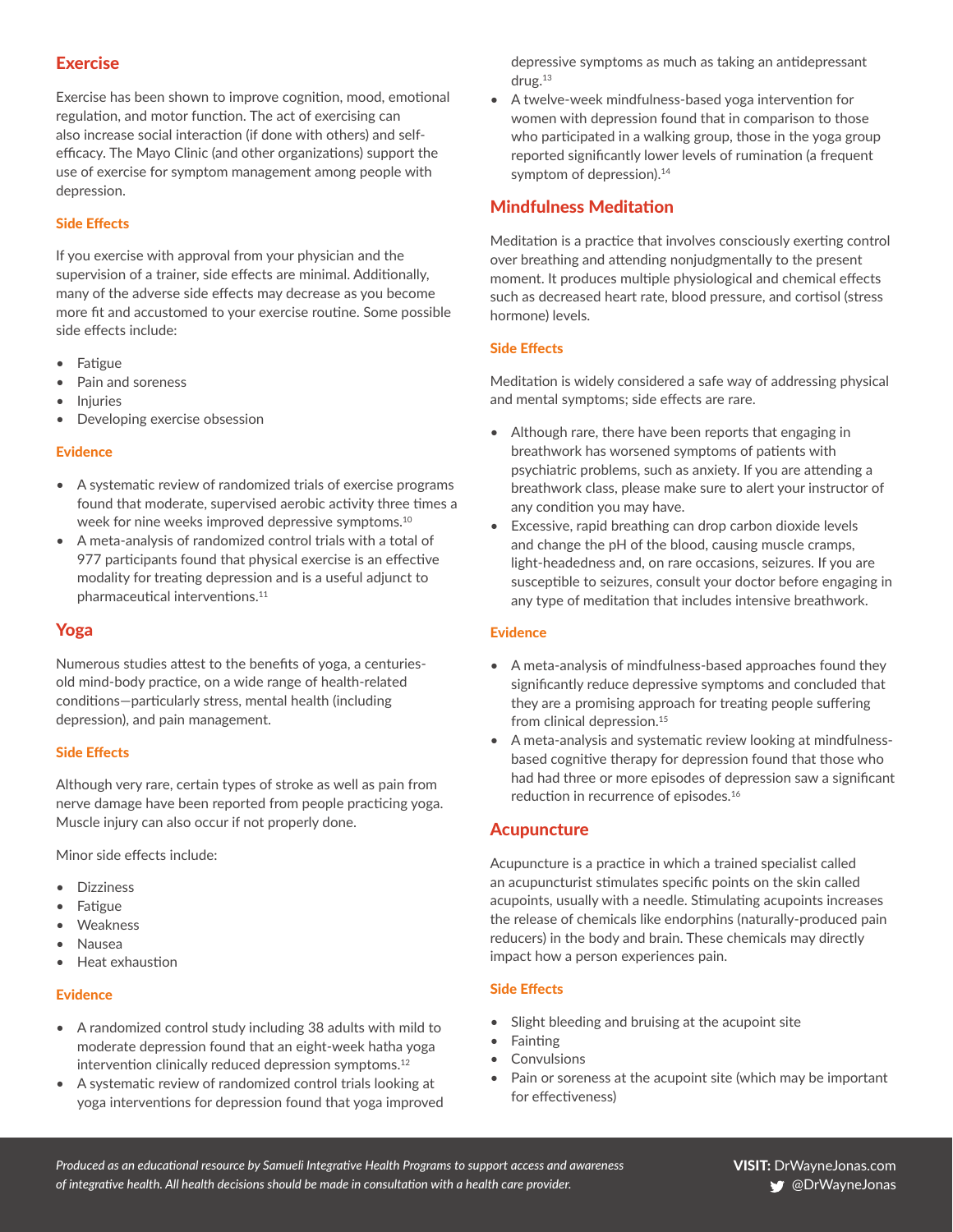#### Evidence

- A meta-analysis of the use of acupuncture in conjunction with antidepressants for treating depression found that the combination was more effective than the use of antidepressants alone.<sup>17</sup>
- A randomized, single-blind, placebo-controlled study looked at the impact of a twelve-week acupuncture intervention on the quality of life of patients with depression. The study found that those in the acupuncture group had significant improvement in eight quality of life domains including physical function, pain, energy, social and emotional function, and mental health.<sup>18</sup>

# Music Therapy

Music therapy is a well-recognized clinical intervention that uses music within a therapeutic process to assist the patient in identifying and dealing with social, cognitive, emotional, or physical concerns.

#### Side Effects

Music therapy is widely considered a safe way of addressing physical and mental conditions when delivered by a well-trained certified music therapist. Please note that any form of therapy can unearth uncomfortable emotions and may cause you to experience increased levels of psychological discomfort.

#### Evidence

- A recent meta-analysis, published in the Cochrane Database, of systematic reviews found that music therapy in conjunction with conventional treatments improved depression symptoms and is more effective than only using conventional treatments alone.19
- A systematic review and meta‐analysis of randomized, controlled trials looking at the impact of music therapy on elderly patients found that music therapy improved elderly patients' depression symptoms.20

# Art Therapy

Art therapy is a form of clinical intervention that uses art as the primary mode of expression and communication. The art therapist uses creativity to help achieve personal and treatment-related goals. The patient uses and makes art to convey their feelings at that moment or relating to an experience or past situation. When people are experiencing intense, complex, or confusing emotions, the use of art in a therapeutic setting can help them learn about, manage, and communicate their feelings in ways that language cannot always accomplish. You do not have to be a talented or experienced artist to enjoy the benefits of art therapy.

#### Side Effects

Art therapy is widely considered a safe way of addressing physical and mental conditions when facilitated by a well-trained certified art therapist. Any form of therapy can unearth uncomfortable emotions and may cause you to experience increased levels

of psychological discomfort. Reliving traumatic experiences is difficult and if it isn't handled correctly, can negatively impact an individual's psychological and/or physical health.

#### Evidence

- A meta-analysis looking at the impact of art therapy on breast cancer patients experiencing depression, anxiety, and fatigue found that those who participated in art therapy interventions had reductions in all three symptoms.<sup>21</sup>
- A randomized control trial evaluating a manually-based art therapy program including 79 adults suffering from moderate to severe depression found that by the end of the study, patients had significant improvements.<sup>22</sup>

# Herbs and Supplements

Herbs and supplements involve taking a plant or pill, usually orally, to either maintain or improve an individual's health. The most commonly used herbs and supplements used to treat depression are:

- St. John's wort
- Saffron
- Omega-3 fatty acid (fish oil)
- MSM (Methylsulfonylmethane)
- 5-HTP (5-hydroxytryptophan)
- SAMe (S-adenosyl methionine)

#### Side Effects

- Currently, none of the above herbal supplements are approved by the FDA for the treatment of depression. Their effectiveness and side effects vary, and a comprehensive summary is beyond the scope of this Pocket Guide.
- To learn more about one or more of the above herbs or supplements and their potential side effects, please visit:<https://www.mayoclinic.org/drugs-supplements> or [https://www.fda.gov/Food/DietarySupplements/](https://www.fda.gov/Food/DietarySupplements/UsingDietarySupplements/default.htm) [UsingDietarySupplements/default.htm](https://www.fda.gov/Food/DietarySupplements/UsingDietarySupplements/default.htm)
- If you are currently taking prescription medication to treat your depression, do not begin taking supplements until you have spoken to your physician.

# Is There Anything I Can Do To Begin Tackling Depression?

The United States Institute of Mental Health (part of the National Institutes of Health) recommends the following to help immediately address your depression:

- Try to find ways to be active or to get exercise
- Try to prioritize what you do and break up lager tasks into smaller tasks
- Spend time with loved ones and friends who you can trust and are supportive
- If you have an important life decision to make, ask for advice from friends and/or family members you trust or postpone making the decision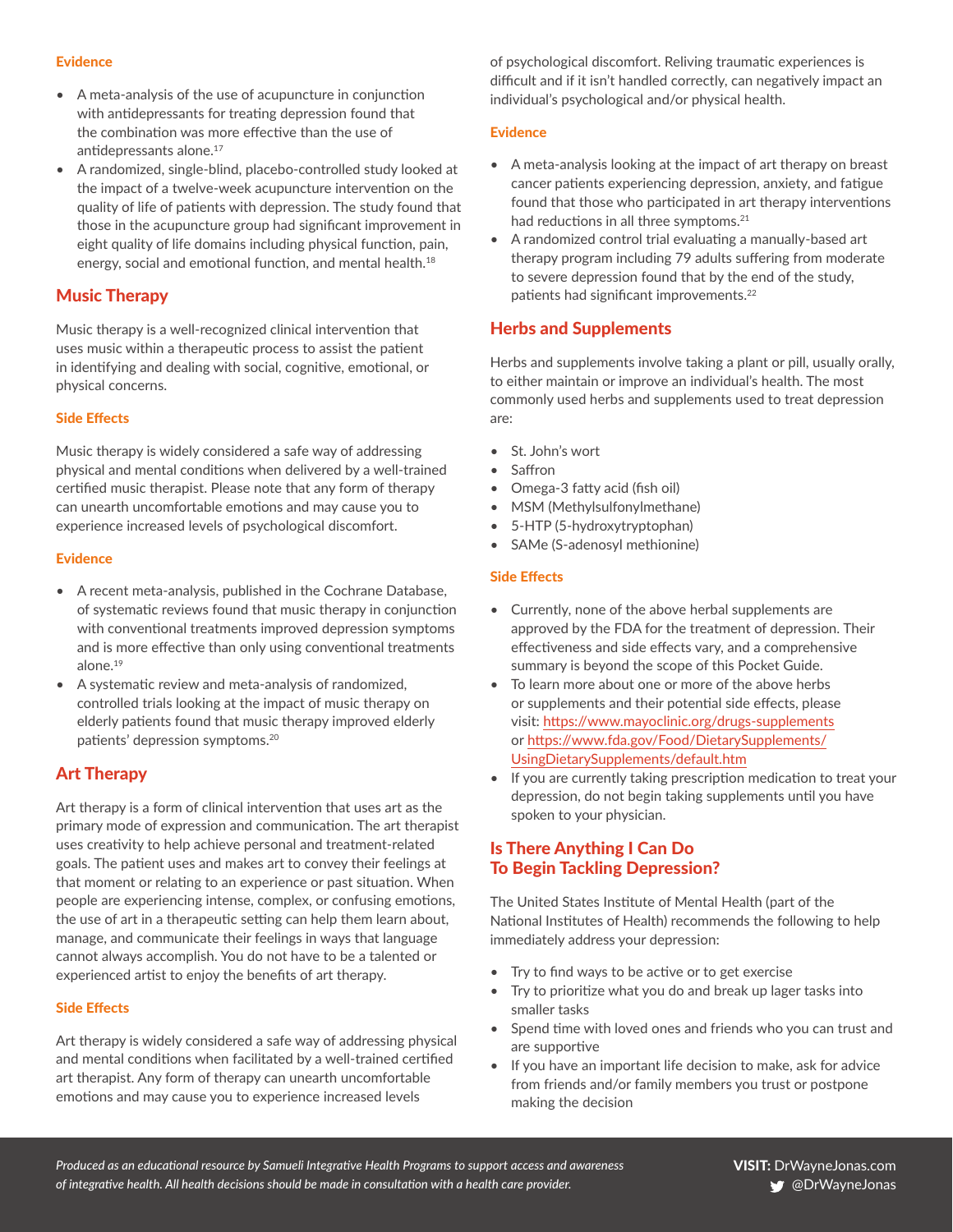- Avoid self-medicating with alcohol or recreational drugs
- Most importantly, try to be easy on yourself and engage in activities that you enjoy
- See your doctor if you think you may be depressed or have symptoms that impact your ability to go about your daily functions

# Bottom Line

Conventional therapies work for depression and your doctor or primary care provider will most likely recommend or offer you those treatments first. Usually, you will be offered medications, although, current evidence shows that non-drug approaches like cognitive behavioral therapy (CBT) work just as well with fewer side effects.<sup>23</sup> However, your insurance may not cover CBT. If the conventional approaches work and are satisfactory for you, then nothing further may be needed. If they are only partially effective, produce side effects that are unacceptable, or if you prefer a deeper, more comprehensive self-care approach to depression, consider integrative approaches. Many complementary and integrative approaches are safe and effective. For more information visit the National Center for Complementary and Integrative Health at the National Institutes of Health: [https://](https://nccih.nih.gov/health/depression.htm) [nccih.nih.gov/health/depression.htm](https://nccih.nih.gov/health/depression.htm).

For a good review of conventional treatments of depression including some comparisons with complementary approaches and exercise, see the guideline published in 2015 by the American College of Physicians: [http://annals.org/aim/fullarticle/2490527/](http://annals.org/aim/fullarticle/2490527/nonpharmacologic-versus-pharmacologic-treatment-adult-patients-major-depressive-disorder-clinical) [nonpharmacologic-versus-pharmacologic-treatment-adult](http://annals.org/aim/fullarticle/2490527/nonpharmacologic-versus-pharmacologic-treatment-adult-patients-major-depressive-disorder-clinical)[patients-major-depressive-disorder-clinical](http://annals.org/aim/fullarticle/2490527/nonpharmacologic-versus-pharmacologic-treatment-adult-patients-major-depressive-disorder-clinical).

# Talk To Your Doctor And Integrate These Practices

Always let your medical providers know what treatments you are using to improve your health. Never change your medications without consulting your providers. If your doctor does not know about or offer some of the complementary and integrative practices described in this pocket guide, give him or her a copy and ask if you can work with him or her to integrate them alongside the conventional treatment. In this way you are both building a more holistic healthcare process for healing a chronic illness.



#### **References:**

- 1 World Health Organization. (2018, March 22). *Depression*. Retrieved from [http://](http://www.who.int/news-room/fact-sheets/detail/depression) [www.who.int/news-room/fact-sheets/detail/depression](http://www.who.int/news-room/fact-sheets/detail/depression)
- 2 Friedrich, M. (2017). Depression Is the Leading Cause of Disability Around the World. *JAMA*, *317*(15) pp:1517.
- 3 World Health Organization. (2018, March 22). *Depression*. Retrieved from [http://](http://www.who.int/news-room/fact-sheets/detail/depression) [www.who.int/news-room/fact-sheets/detail/depression](http://www.who.int/news-room/fact-sheets/detail/depression)
- 4 Al-Harbi, K. S. (2012). Treatment-resistant depression: therapeutic trends, challenges, and future directions. *Patient Preference and Adherence,* 6 pp: 369–388.
- 5 World Health Organization. (2018). *Suicide Data*. Retrieved from [http://www.who.](http://www.who.int/mental_health/prevention/suicide/suicideprevent/en/) [int/mental\\_health/prevention/suicide/suicideprevent/en/](http://www.who.int/mental_health/prevention/suicide/suicideprevent/en/).
- 6 National Institute of Mental Health. (2016, November). *Psychotherapies.* Retrieved from <https://www.nimh.nih.gov/health/topics/psychotherapies/index.shtml>.
- 7 National Institute of Mental Health. (2016, June). *Brain Stimulation Therapies.*  Retrieved from [https://www.nimh.nih.gov/health/topics/brain-stimulation](https://www.nimh.nih.gov/health/topics/brain-stimulation-therapies/brain-stimulation-therapies.shtml)[therapies/brain-stimulation-therapies.shtml](https://www.nimh.nih.gov/health/topics/brain-stimulation-therapies/brain-stimulation-therapies.shtml).
- 8 Perera, S., Eisen, R., Bhatt, M., Bhatnagar, N., de Souza, R., Thabane, L., & Samaan, Z. (2016). Light therapy for non-seasonal depression: systematic review and metaanalysis. *BJPsych Open*, 2(2) pp: 116–126.
- 9 Wu, M.C., Sung, H.C., Lee, W.L., & Smith, G.D. (2015). The effects of light therapy on depression and sleep disruption in older adults in a long-term care facility. International Journal of Nursing Practice 21(5) pp: 653-9.
- 10 Stanton, R., & Reaburn P. (2014). Exercise and the treatment of depression: a review of the exercise program variables. Journal of Science and Medicine in Sport 17(2): pp. 177-82.
- 11 Kvam, S., Lykkedrang, C., Kleppe, I., Nordhus, H., & Hovland, A. (2016). Exercise as a treatment for depression: A meta-analysis. *Journal of Affective Disorders*, *202*: pp. 67-86.
- 12 Prathikanti, S., Rivera, R., Cochran, A., Tungol, J. G., Fayazmanesh, N., & Weinmann, E. (2017). Treating major depression with yoga: A prospective, randomized, controlled pilot trial. PLoS ONE, 12(3).
- 13 Cramer, H., Anheyer, D., Lauche, R, & Dobos, G. (2017).A systematic review of yoga for major depressive disorder. *Journal of Affective Disorders*, 213 pp: 70-77.
- 14 Schuver, K.J. & Lewis, B.A. (2016). Mindfulness-based yoga intervention for women with depression. *Complementary Therapies in Medicine, 26* pp:85-91.